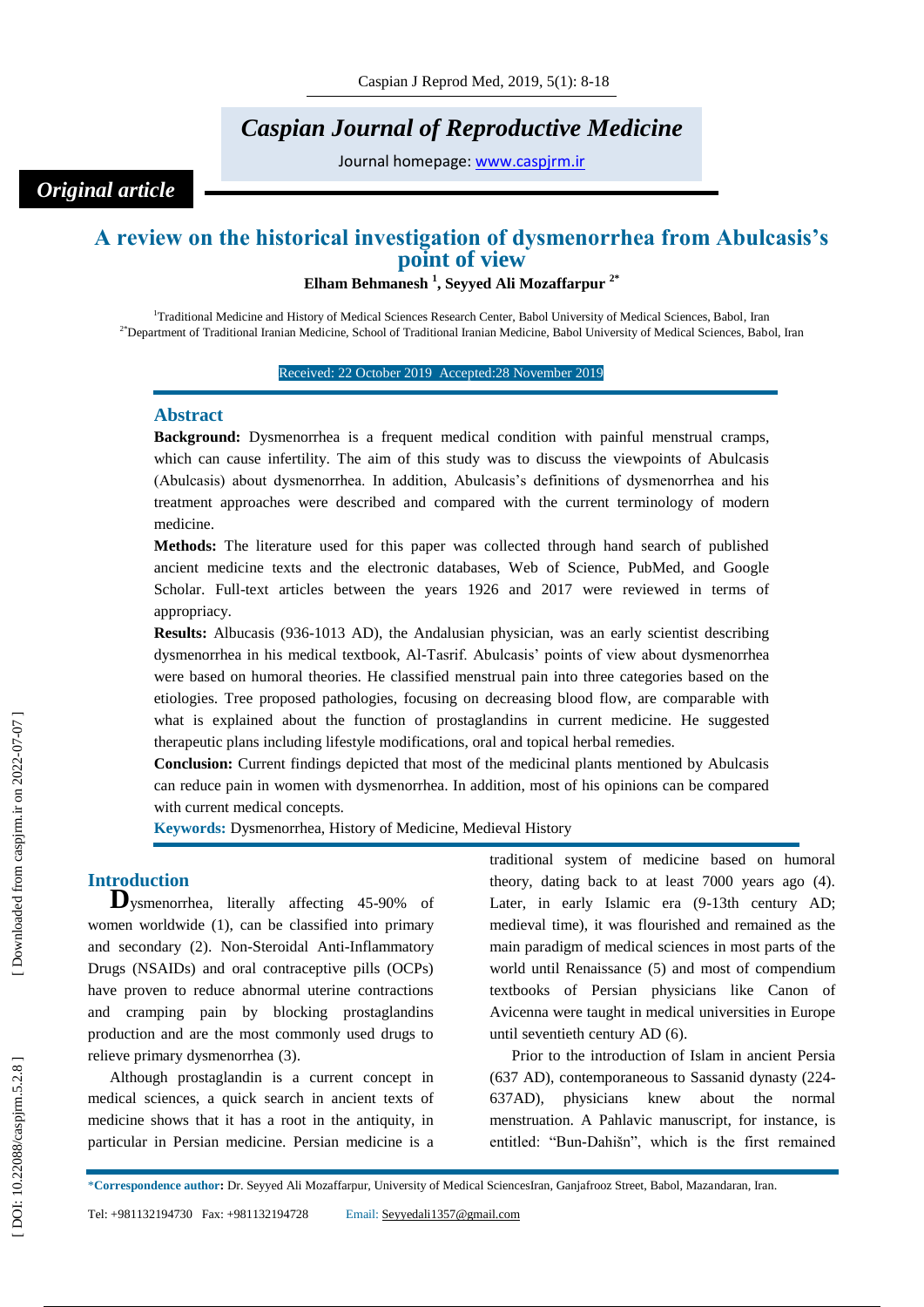

reported document on menstrual cycle and its three phases during monthly period, which is supposedly related to the current concepts in gynecology (7). Persian great physicians believed that normal menstruation would influence a woman's health and that any changes could affect the whole body (8).

Dysmenorrhea and amenorrhea were considered as abnormal conditions in ancient Greek texts. According to Hippocrates (5th century BC), dysmenorrhea occurs due to menstrual blood flow interruption because of cervical obstruction which causes the painful menstrual cycle regardless of the quality of menstruation (9). According to his point of view, congenital uterus stenosis might be a reason for blood flow difficulties; therefore, these women were urged to marry and have labor as quickly as possible to get rid of menstrual pain (10). There are some more reports in Persian medicine. According to the Canon of Avicenna (10th century AD), there is some kind of low back pain based on uterus disorders. The pain happens either before or during menstruation period or in a kind of disease called "Khafaghan -e Rahem" (strangulation of uterus) (11). Haly Abbas (10th century AD) described dysmenorrhea in his legendary text of Kāmil al - Sinaāas, "women with scanty flow of menstrual bleeding who suffered from painful menstruation" (12). Ismaeil Jorjani (11th century AD) also described normal menstruation period in the chapter of Gynecology in his book of Zakhireh Karazmshahi. Although Jorjani did not exactly describe dysmenorrhea, he described it in the chapter of joints and bone's diseases as: "Some kinds of back pain are originated by uterus which warm cupping in the umbilical area, especially in the beginning of menarche, can relief pain" (8). These are preliminary descriptions, but they are far from complete. It seems that Abulcasis was the first physician who proposed dysmenorrhea. Persian medicine, as the main paradigm of medical sciences in early medieval period, was practiced in all Islamic territories like Andalusia (current Spain). Abulcasis (Al -Zahrawi 936 -1013AD) was an Andalusian physician who was famous, particularly in surgery. He had also great contributions to the field of gynecology and invented many surgical tools in this field. He also made myriads of diagnostic and therapeutic recommendations in the field of gynecology (13).

This study reviews the viewpoints of Abulcasis (Abulcasis) about dysmenorrhea. In addition, Abulcasis's definitions of dysmenorrhea and his treatment approaches are described and compared with the current terminology of modern medicine.

### **Materials & Methods**

The literature for this paper was collected through electronic databases, Web of Science, PubMed, Google Scholar and hand search of published ancient medicine texts. Full -text articles between the years 1926 and 2017 were reviewed for appropriate articles.

### **Results**

Abulcasis (Al -Zahrawi): Abul Qasim Khalaf Ibn Al - Abbas Abulcasis, known in the West as "Abulcasis", was born (936 AD) and grew up in Al - Zahra, six miles northwest of Qurttoba (Cordova or Cordoba) in Andalusia (Spain) (14) (Fig.1), which was the torch bearer of knowledge, wisdom and civilization and is currently a part of Europe (15).



Fig 1. The Extent of Emirate of Cordova in 910 AD.

He studied, taught and practiced medicine and surgery until shortly before his death in Cordoba, two years after the sacking of Al -Zahra. He attended Cordoba University, which had been established one and a half century before his time (16). He influenced Andalusia's Islamic medicine and surgery, and his influence remained even one thousand years after his death (17). After nearly five decades of medical career, full of great original contributions particularly in the court of Andalusian Caliph Al -Hakim, Abulcasis died in 1013 AD (18) (Fig.2).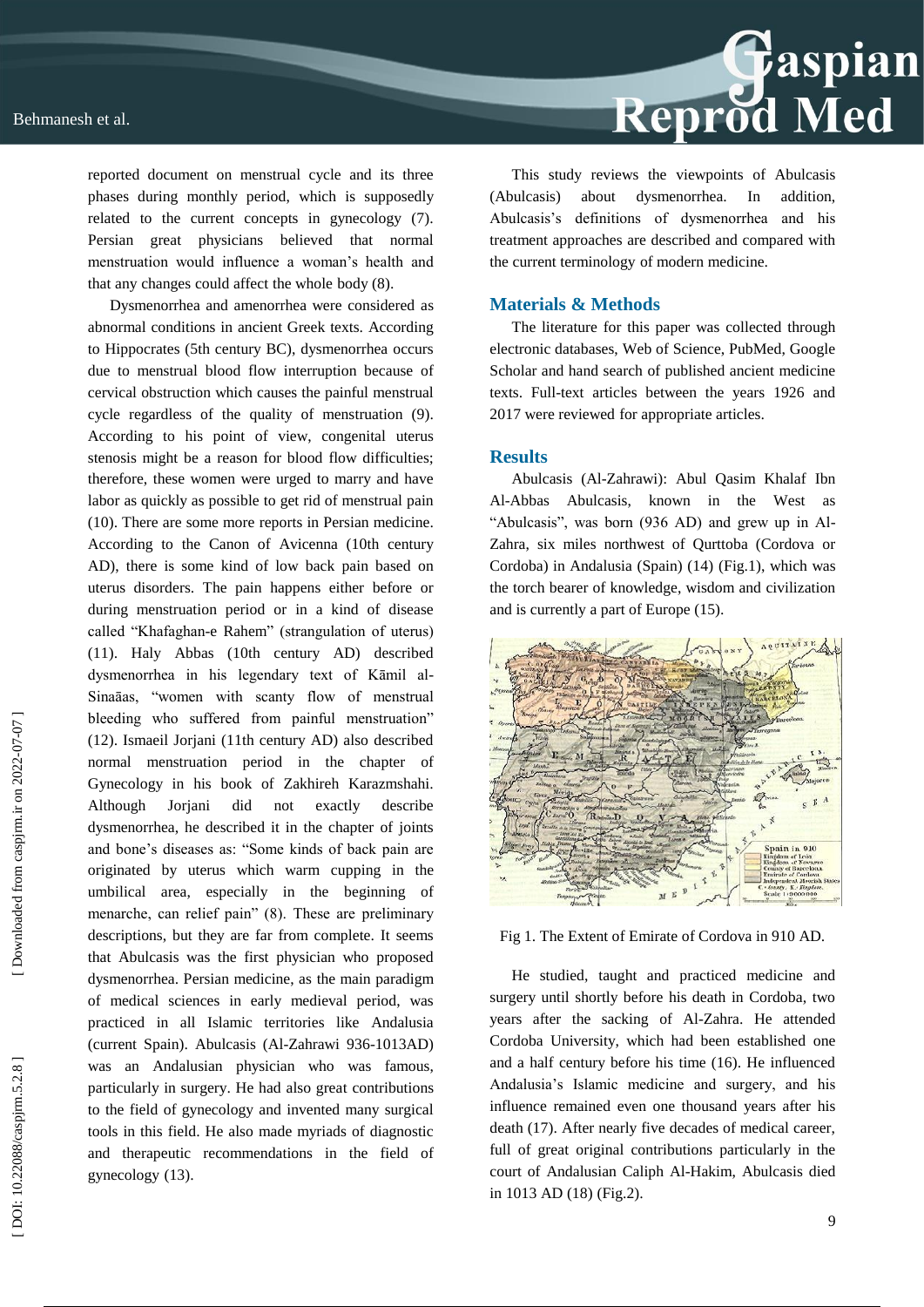# **Gaspian**<br>Reprod Med



Fig 2. A painting that shows Abulcasis blistering a patient in the hospital in Cordova

He devoted his entire life and genius to the advancement of medicine, particularly surgery. His best work was the Kitab Al -Tasrif in Arabic, which was translated into Latin by Gerard of Cremonia in the 12th century and had such a tremendous influence on surgery in the West. The French surgeon Gye de Chauliac referred to Al -Tasrif over 200 times in his book (completed in 1936) (19).

Al -Tasrif took Avicenna's "The Canon of Medicine" as the textbook of medical education in many European universities between 12th –17th centuries AD (20). It compromised many pictures of surgical tools, mostly invented by Abulcasis himself, and explanations of their use (Fig.3). Abulcasis was the first scientist who described the "Walcher position" in obstetrics and gynaecology (17). He remained the most

famous surgeon and teacher during the middle Ages and Renaissance in Europe. He is also the first scientist who described ectopic pregnancy as a fatal affliction in 963 (21, 22).

Dysmenorrhea in Al -Tasrif and comparing it with current medicine: Abulcasis defined dysmenorrhea by these words: "Some women experience pain two or three days before menstruation in the pre -umbilical or low back area. Premenstrual pain is accompanied by fatigue and a sense of heaviness. Sometimes the pain is so severe that they feel erupting like a volcano. This condition continues until bleeding happens". In current medicine, primary dysmenorrhea is defined as fluctuating and spasmodic menstrual cramps without any macroscopic pathology. It always begins few hours before or with menstrual bleeding and lasts maximum



10 Fig 3. A page of *Al -Tasrif* depicting the surgical tools devised or utilized by *Abulcasis .* Kept in Institute of Manuscripts of Azerbaijan National Academy of Sciences in Baku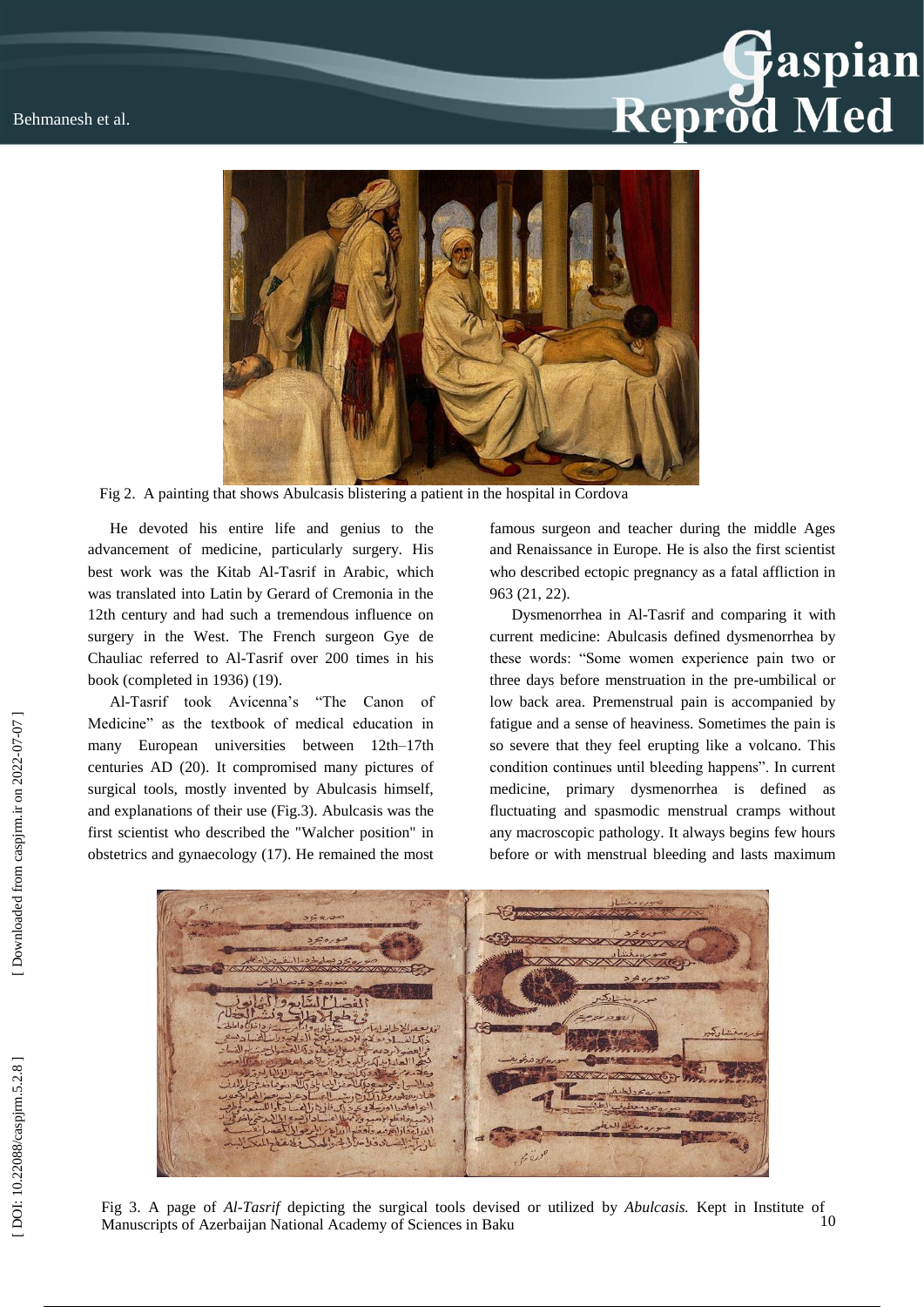

2–3 days. Menstrual pain is located in suprapubic and radiates into the medial part of the thighs. High percentage of cases frequently experience feeling exhausted backache, nausea, vomiting, and diarrhea, too (3).

Abulcasis classified etiology of dysmenorrhea in three groups:

1) Vessels narrowing (primary or secondary) that may lead to the reduction of uterine blood flow. In 1924 DI Macht and colleagues found that all secretions of menstruating women contain a toxic substance 'menotoxin' that is characterized by specific chemical reactions (23). Pickle experiments proposed that menotoxin is secreted by uterus endothelium and called it 'menstrual hormone' (24). His experiences indicated that this hormone stimulates smooth muscles and suggested that primary dysmenorrhea might be a result of menstrual hormone on myometrium (25). These hormones might be prostaglandins, deriving from hydroxyl fatty acid and is isolated from seminal plasma discovered in 1935 by the Swedish physiologist Ulf von Euler for the first time (the name of it derives from the prostate gland) (26). The destruction of the endometrial cells during menstruation can cause the release of Prostaglandins F, which can lead to uterus contraction subsequently (27).

2) Blood hyper viscosity due to viscous phlegm (Balgham) or black bile (Sauda). Since , Abulcasis believed in humoral theory, this part of his definition could not be exactly matched with current medicine.

3) Tense swelling around the vessels of uterus that

prevents blood from flowing in its usual pathway. From Abulcasis's point of view, any external agents, such as the pressure caused by a swelling, could reduce the uterus blood flow. Abulcasis mentioned that the third type is more difficult for treating, too. If any external factor is found for the uterine blood flow reduction in current medicine, primary dysmenorrhea will be ruled out. Therefore, it seems that the third type in Abulcasis point of view could be matched with the secondary dysmenorrhea in current medicine. This type of dysmenorrhea is not easy to treat and requires the diagnosis and treatment of the underlying factors. Then he explained that due to these three etiologies, the administrative power of the body (called in Persian medicine as "the nature of the body") has to exert more expelling force to maintain the blood flow. This extraordinary force makes tension in the vessels and causes extreme pain. So Abulcasis said: "The pain will be relieved after vaginal bleeding." In current medicine, it is proven that prostaglandins are released from the endometrium and can affect the myometrium. Therefore, induced tension and spasm in the myometrium cells produce pain (28).

Intervention in Al -Tasrif and comparing it with current medicine: According to the viewpoints of Abulcasis, each pathological condition associated with dysmenorrhea needs its own kind of treatment (Table 1). He recommended lifestyle modification such as moderate exercise, fine, fresh and tenuous food (the foods he believed that dilute the blood such as soft boiled egg yolk and young lamb) and depletive bath

Table1. Abulcasis's classification and General treatment of dysmenorrhea

| Pathology                                                 | <b>General treatment</b>                                      | <b>Explanation</b>                                                                                                                    |  |  |
|-----------------------------------------------------------|---------------------------------------------------------------|---------------------------------------------------------------------------------------------------------------------------------------|--|--|
| Vessels narrowing that may lead<br>to reduce blood flow   | Life style modification                                       | moderate exercise, fine, fresh<br>food<br>and<br>and<br>tenuous<br>like<br>depletive<br>bathes<br>combination of wet and dry<br>sauna |  |  |
| Blood hyper viscosity                                     | Vasodilation and increasing blood<br>flow with oral decoction | decoction ingredients effect as<br>emmenagogue, unblock<br>channels and vessels and<br>makes humors fine                              |  |  |
| Tense swelling occurrence<br>around the vessels of uterus | external use of drugs reducing<br>swelling                    | Vaginal steam bath,<br>enema<br>and embrocation                                                                                       |  |  |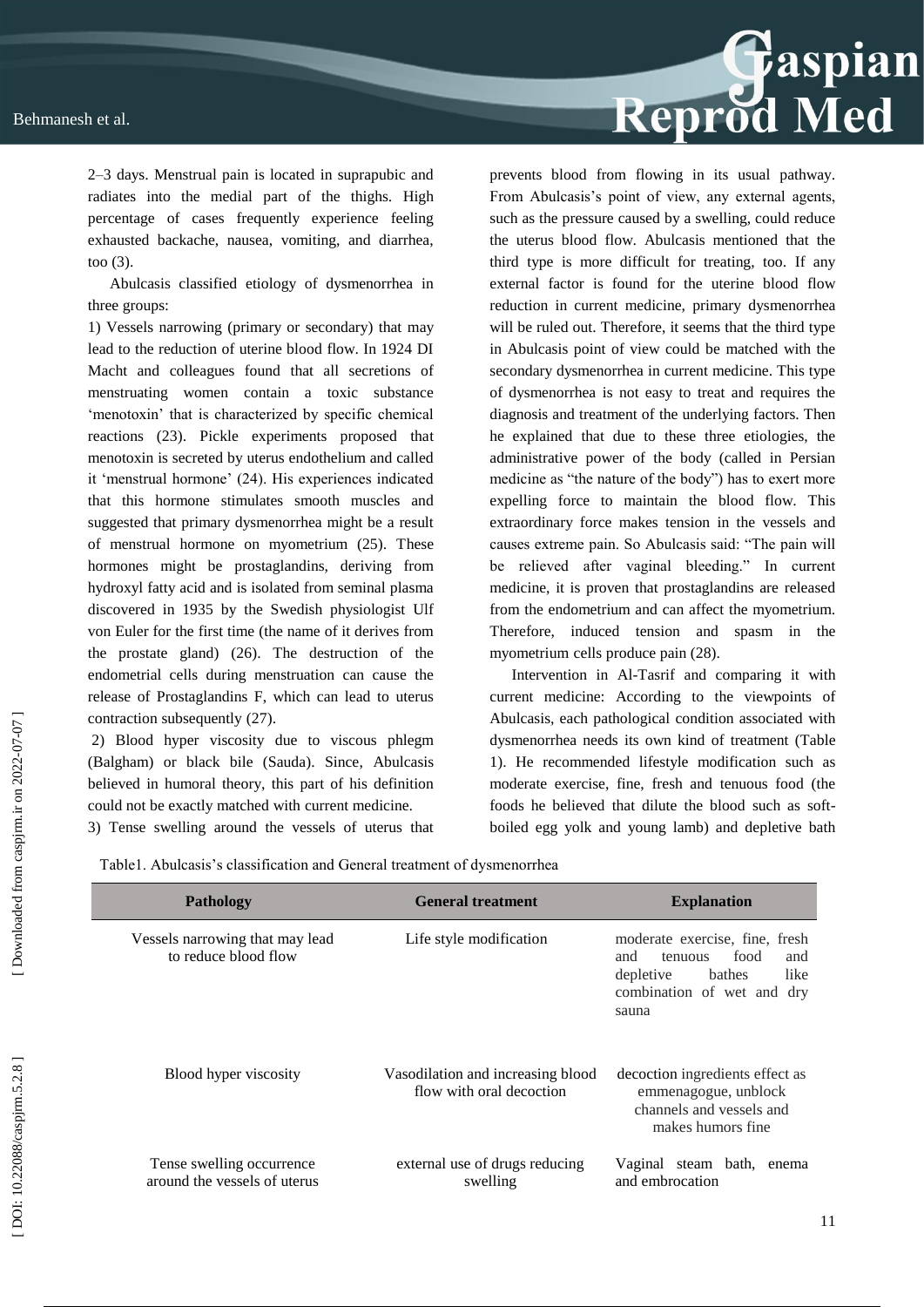

(bathing with both wet and dry sauna that causes sweating and the depletion of extra body fluid) every day before menstruation, especially for the first type of dysmenorrhea in Abulcasis classification with vasoconstriction.

In current medicine, with emphasis on data from experimental studies, moderate exercise can reduce the duration and severity of dysmenorrhea (3). Several studies showed that dietary supplements of Omega -3 polyunsaturated fatty acids have a positive effect on symptoms of primary dysmenorrhea. Therefore, lower consumption of fish, eggs, and fruit was reported to be a risk factor for menstrual disorders (29). It has been reported that, wet and heat bath or applying topical heat on the abdomen, two to three days before the menstrual period are effective in reducing the duration and severity of pain (30).

Abulcasis has proposed some decoction for the second groups with blood hyper -viscosity, to take prescription three or four days before menstruation. The ingredients act as emmenagogue while unblocking the channels and vessels (called in PM as "Mofatteh"). As a result, humors will be fine, menstrual flow will be increased, and pain will be reduced. The components of one of these decoctions mentioned by Abulcasis for treating dysmenorrhea and their current pharmacological effects are listed in (Table 2). As seen in Table 2, most of the mentioned medicinal herbs such as Dill, Cinnamon, Chamomile, Black cumin and Fennel, etc. was examined in human studies for their efficacy on dysmenorrhea (31, 32).

His recommendation for the third group was the external use of some herbs in the shape of vaginal steam bath. In addition, he recommended suitable (soft) herbal oils for anointing. He prescribed greasy enema and embrocating with mixture of almond oil (sweet or bitter) and some wet oil continuously, to relieve primary edema causing dysmenorrhea.

Traditional vapor -based therapies in the modern health care systems are still used as herbal remedies (33). Women with the following conditions may benefit from vaginal steam: uterine fibroid formation, dysmenorrhea, irregular menstruation, ovarian cysts, endometriosis, reproductive adhesion scar, previous vaginal tear or episiotomy, and spotting (34).

Du Gaiyun and colleagues reported that enema is a safe and reliable recommendation in China as TCM prescription. Tiaojing Huoxue decoction enema can effectively relieve the severity of the pain of secondary dysmenorrhea in patients with endometriosis (35). Sun - Hee Han and colleagues found that abdominal massage with lavender, clary sage, and rose in almond oil before menstruation is effective in decreasing the severity of menstrual cramps (36).

### **Discussion**

Although, in "Bun -Dahišn" (very old medical manuscript), normal menstrual cycles were explained, dysmenorrhea is not mentioned in most ancient medical textbooks. It seems that dysmenorrhea was not a common disease in the past. Perhaps, some preventing reasons in woman such as lifestyle observations (principles of nutrition, physical activity, and low stress living condition), made the prevalence of dysmenorrhea lower than now. "Abulcasis" is one famous Muslim physician in the medieval age. His humoral medicine belief is one of the oldest paradigms of medicine and his comprehensive medical textbooks had shaped the European surgical procedures until the Renaissance and later (12).

Abulcasis's point of view about dysmenorrhea is based on humoral theories. He explained, classified and managed dysmenorrhea in the terminology of his own time (which seems different to us). It seems that the basic parts of his etiologies are the same as modern definitions. Abulcasis explained three proposed mechanisms for decreasing uterine blood flow in the case of dysmenorrhea. The first one is decreasing the vascular caliber of uterus. It is compared with the effect of prostaglandins on vessels in uterus which is considered the main pathology of dysmenorrhea in current medicine (13).

Gynecologists believe that there is an excessive secretion of endometrial prostaglandin in women with primary dysmenorrhea during menstruation, which results in abnormal uterine contractions. Strong and abnormal contractions reduce uterus blood flow, leading to myometrium hypoxia or ischemia, which can ultimately cause spasmodic pain (37). While Abulcasis did not know anything about prostaglandins, it seems that the mechanism of their effects was clear to him. Abulcasis, in addition to vessels narrowing (that is related to the tissue of vessels), proposed two other probabilities for decreasing blood flow, causing dysmenorrhea. The first one is related to the quality of blood that circulates in the vessels of the uterus.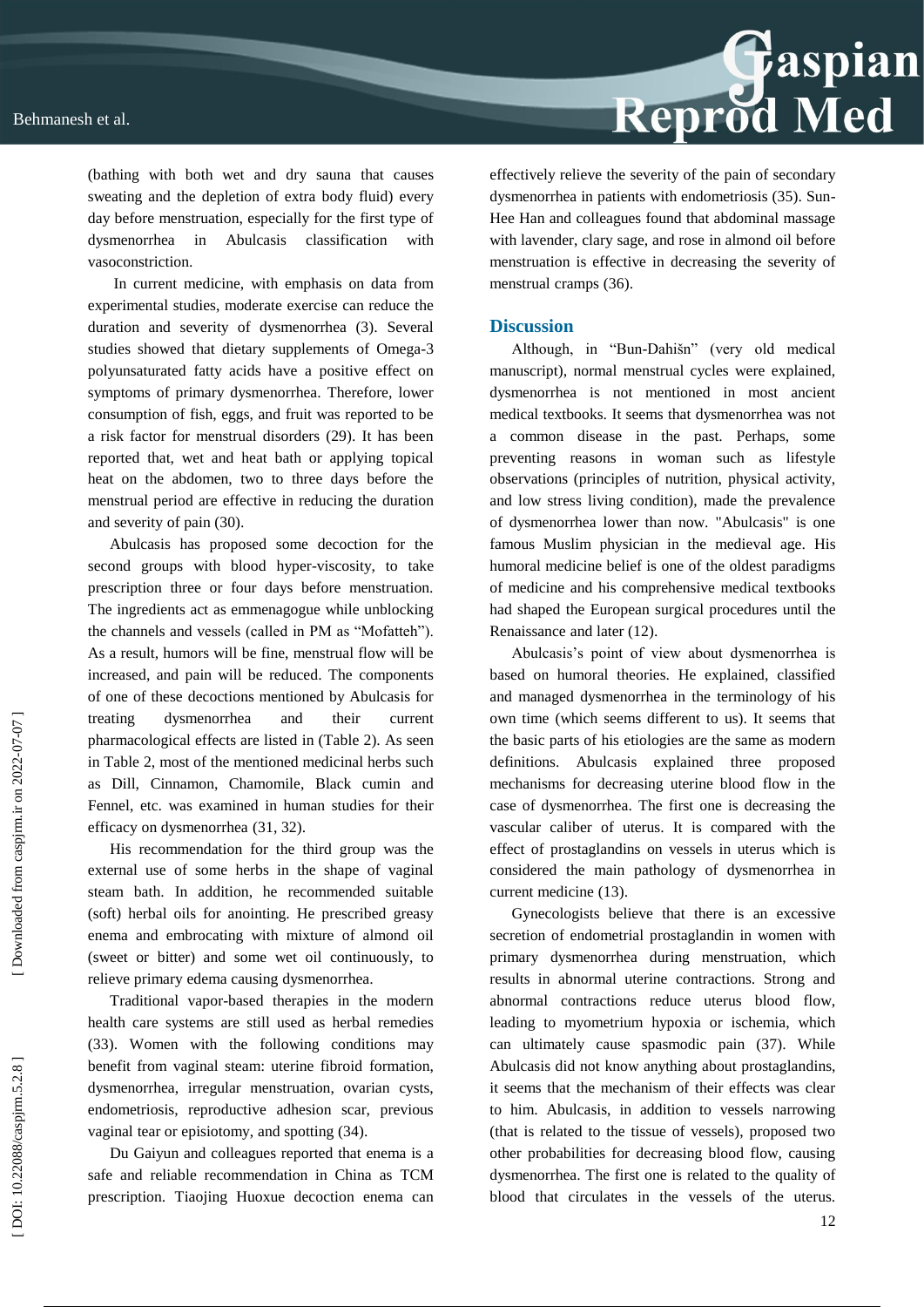

### Table 2. Components of "Mofatteh" drug mentioned by Abulcasis, for treating dysmenorrhea and their Phytochemical and Pharmacological roles in formulation according to recent studies

|    | Persian name              | Amount in         | English name        | Scientific name                          | Part of     | Type of                                   | Pharmacological                                                                                                                                                                    | Phytochemicals                                                                                             | Surveys  |
|----|---------------------------|-------------------|---------------------|------------------------------------------|-------------|-------------------------------------------|------------------------------------------------------------------------------------------------------------------------------------------------------------------------------------|------------------------------------------------------------------------------------------------------------|----------|
|    |                           | formulation       |                     |                                          | plant       | study                                     | activities                                                                                                                                                                         |                                                                                                            |          |
|    | Βαδοοπαί                  | 30 ஜ              | Chamomile           | Matricaria<br>chamomilla L.              | Flower      | In vivo de<br>Human<br>study 50           | Analgesic, Anti-<br>inflammatory, Anti-<br>spasmodie, Anti-                                                                                                                        | Alpha-Bisabolol, Matrisin,<br>Flavonoid, Apigenin,<br>Phytoestrogen                                        | (50)     |
| 2  | Skabet                    | $30\,\mathrm{gr}$ | Dill                | Anathum<br>graveolans L.                 | Leaves      | In vivo &<br>Human<br>study               | anxiety<br>Analgesic, Anti-<br>inflammatory, Anti-<br>spasmodie, Sedative,<br>Anti-peristaltic, Utero<br>trophie, Estrogenie<br>effect, Vasodilator,<br>Anesthetic.<br>Emmenagogue | Aesculetin, Ascorbic-Acid,<br>Thymol, Alpha-Pinene, Anethole,<br>Apigenin, Limonene, Carvaerol,<br>Sabinol | (31)     |
| з  | Ezkhar                    | 30 ஜ              | Lemon grass         | Cymbopogon<br>citratus DC.               | Leaves      | Historical<br>uppe-                       | Anti-inflammatory                                                                                                                                                                  | Terpenes, Alcohols, Ketones,<br>Aldehyde and Esters                                                        | (51)     |
|    | Marzanjusk                | $30\,\mathrm{gr}$ | Marjoram            | Origanum<br>majorana L.                  | Leaves      | In vivo &<br>Human<br>study <sup>54</sup> | Anti-exidant, Anti-<br>anxiety,<br>Emmenagogue                                                                                                                                     | Terpenoids, Flavonoids, Tannins,<br>volatile oil,                                                          | (52)     |
| 5  | Salikhah                  | $30\,\mathrm{gr}$ | Chinese<br>cinnamon | Сіппататит<br>cassia L.                  | <b>Bark</b> | Historical<br>use                         |                                                                                                                                                                                    |                                                                                                            | (53)     |
| 6  | Darchin                   | 30 ஜா             | Cinnamon            | Сілламамим<br>verum J.Presi              | Bark        | In vivo &<br>Human<br>study <sup>57</sup> | Inhibit Biosynthesis<br>of Prostaglandins,<br>Anti-inflammatory,<br>Vasodilator, Anti-<br>spasmodie, Sedative,<br>Anesthetic,<br>Vasodilator                                       | Eugenol, Epicatechin, 1,8-<br>Cineole Cinnamaldehyde                                                       | (54)     |
| 7  | Ghast                     | 30 ஜா             | Costus              | Costus arabia L.                         | Rhizome     | Historical<br>use                         | Anti-oxidant                                                                                                                                                                       | tannins, alkaloids, flavonoids and<br>saponins, phenol and flavonol                                        | (55)     |
| s  | Sonboletib                | $30\text{yr}$     | Indian<br>Valerian  | Valeriana<br>officinalis L.              | Root        | In vivo&<br>Human<br>study <sup>60</sup>  | Sedative, Anti-<br>spasmodie                                                                                                                                                       | Valerenic Acid, Valterate,<br>Isovalerate, Geraniol, Glutamic-<br>Acid                                     | (56)     |
| 9  | Nakkonak                  | $30\text{gr}$     | Milkvetch           | Astragalus<br>kamasus L.                 | Fruit       | Historical<br>use                         | Anti-inflammatory,<br>Analgesic                                                                                                                                                    | Flavonol glycoside,<br>galactopyranoside, isoquercitrin,<br>astragalin                                     | (57)     |
| 10 | Shomiz                    | 15 gr             | Black cumin         | Nigella sativa L.                        | Seed        | In vivo&<br>Human<br>study <sup>63</sup>  | Emmenagogue, Anti-<br>spasmodie                                                                                                                                                    | Stachydrine Thymoquinone                                                                                   | (58)     |
| 11 | Bazre Karafs              | $15\,\mathrm{gr}$ | Celleryseed         | Apium<br>graveolans L.                   | Seed        | In vivo &<br>Human<br>study               | Emmenagogue, Anti-<br>inflammatory                                                                                                                                                 | Cnidilide Arthritin                                                                                        | (59)     |
| 12 | Badian                    | 15 <sub>ST</sub>  | Femnel              | Foaniculum<br>vulgare Mill               | Seed        | In vivo &<br>Human<br>study <sup>66</sup> | Analgesic effects in<br>uterus by inhibiting<br>contractions induced<br>by oxytoein and<br>prostaglandins                                                                          | Phenol, Pholic glycoside,<br>TranseAnetole, Estragole,<br>Fenchone.                                        | (60)     |
| 13 | Soedekuft                 | 15 gr             | Cyperus             | Cyperus<br>rotundus L.                   | Rhizome     | In vivo&<br>Human<br>study                |                                                                                                                                                                                    | ß-himachalene, o-humulene, y-<br>himachalene, felavenoid                                                   | (61)     |
| 14 | Barenjasef<br>(Bumadaran) | 15 gr             | Yourrow             | Achillea<br>wilhelmsii K<br>Kock         | flower      | In vivo &<br>Human<br>study <sup>70</sup> |                                                                                                                                                                                    |                                                                                                            | (62)     |
| 15 | Haska                     | 15 <sub>ST</sub>  | Thyme               | Zizighora<br>clinopodioides<br>Lam       | leaf        | In vivo &<br>Human<br>study               | Anti-inflammatory,<br>Prostaglandin<br>synthesis-inhibitor,<br>Anti-nocioeptive                                                                                                    | Betulin, Thymol, Carvacrol                                                                                 | (63)     |
| 16 | Hanzai                    | 15 gr             | Bitter apple        | Citradius<br>colocynthis L.              | Fruit       | In vivo &<br>Human<br>study <sup>72</sup> |                                                                                                                                                                                    | Alcholes, ketones, epoxy<br>compounds, hydrocarbons                                                        | (64)     |
| 17 | Kornob                    | 5 gr              | Persian             | Brazzica                                 | leaf        | Historical                                |                                                                                                                                                                                    | carotenoids, tocopherols and                                                                               | (65, 66) |
| 18 | Gandana                   | 5 gr              | Cabbage<br>Chives   | oleracea L.<br>Allium<br>ampelograsum L. | leaf        | use<br>In vivo&<br>Human<br>study         |                                                                                                                                                                                    | polyphenolics<br>Diallyl sulfides                                                                          | (67)     |
| 19 | Seigh                     | 5 gr              | Beet                | Beta vulgaris L.                         | Root        | Historical<br>use                         |                                                                                                                                                                                    | Anti-oxidant                                                                                               | (68, 69) |
| 20 | Sedab                     | 5 gr              | Rue                 | Ruta gravdolans<br>L.                    | leaf        | In vivo&<br>Human<br>study 79             | Anti-inflammatory                                                                                                                                                                  | Furanocoumarin,quinolone,<br>alkaloid, quinolone                                                           | (70)     |
| 21 | Foodanaj                  | 5 gr              | Pennyroyal          | Mantha<br>longifolia L.                  | leaf        | In vivo&<br>Human<br>study <sup>50</sup>  | Analgesic, Anti-<br>spasmodie                                                                                                                                                      | Menthol                                                                                                    | (71)     |

Through his humeral theory, Abulcasis declares that blood hyper viscosity, due to viscous phlegm (Balgham) or black bile (Sauda), can cause reducing blood flow and then pain will appear. These factors are not related to the current trends in gynecology. This type could be explained in current medicine as Idiopathic dysmenorrhea. Although prostaglandins were known as the main reason for primary dysmenorrhea, about 18% of women with dysmenorrhea do not response to NSAIDs (38). These groups are the pitfalls for gynecologists and alternative treatments may be helpful to them. Perhaps this kind of drug -resistant dysmenorrhea can be considered as the second group of Abulcasis classification. The second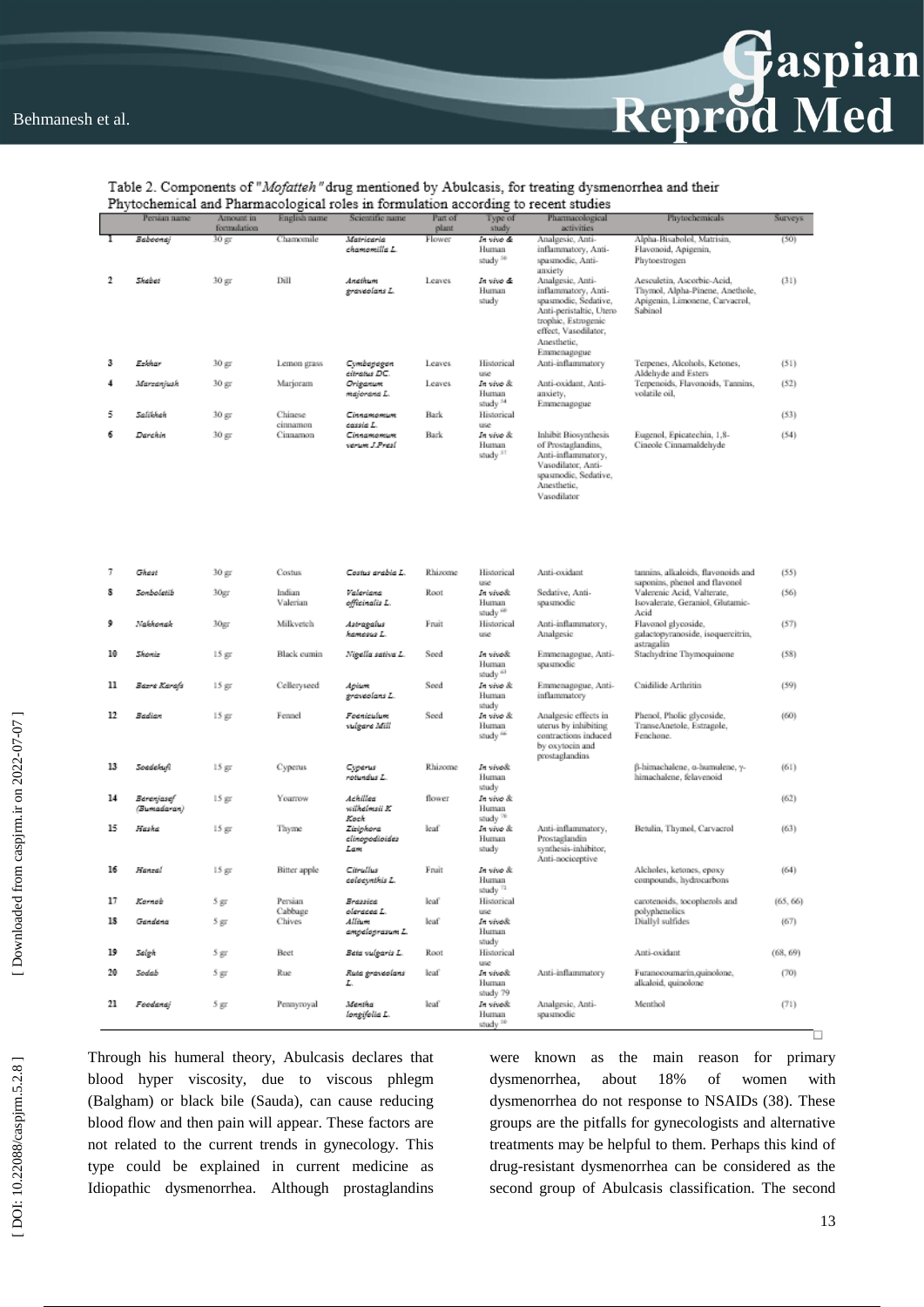probable etiology, except for uterus vessels vasoconstriction that is proposed by Abulcasis, is

external pressure. For any reason, this pressure can lead to the narrowing of the vessels inside the tissue of uterus, reducing blood flow and feeling pain. This kind of menstrual pain in the viewpoint of Abulcasis probably refers to secondary dysmenorrhea in current gynecology. Treating this kind of dysmenorrhea was difficult from the perspective of Abulcasis, as there is not an ordinary management in current medicine for secondary dysmenorrhea.

In references of gynecology, secondary dysmenorrhea refers to painful menstruation associated with pelvic pathology. The prevalence of secondary dysmenorrhea is 10% in young adults. This type of dysmenorrhea is more likely to be associated with chronic pelvic pain, mid -cycle abdominal pain and dyspareunia (28). One of the most common causes of secondary dysmenorrhea is endometriosis. The majority of endometriosis implantation is located in the pelvic area, especially in both ovaries. Improper hormonal activity, inflammatory mediators, and the pressure effect of ectopic tissue are the main reasons for pain in endometriosis. Other differential diagnosis of secondary dysmenorrhea include; adhesions, pelvic inflammatory disease, abscess, miscarriage, ectopic pregnancy, reproductive tract anomalies, ovarian cyst and rarely ovarian neoplasm (39).

Investigations show the relationship between prostaglandins (PGs) in secondary dysmenorrhea. Slices of normal endometrium, myometrium, ovary and adenomyosis, leiomyoma and affected ovary demonstrated that PGs production in endometriosis was significantly higher than that of other tissues and seems to induce more pain during menstruation (40). It seems that the important etiologies of secondary dysmenorrhea in current medicine could be associated with vasoconstriction and uterus blood flow decreasing that cause menstrual pain, too.

Based on this viewpoint and classification, Abulcasis' treatment was different and procedural in nature. As modifying and adopting a different lifestyle based on personalized viewpoint of Persian medicine are considered more important than medication, it is the first step in the management of dysmenorrhea. As the first mentioned pathology (narrowing the vessels) is more dependent on the status of the whole body, lifestyle modification is more important in this type.



for dysmenorrhea with efficacy rate 75 -80% (41, 42) and ha s widely been recommended to women with ovulatory cycles. In individuals diagnosed with un ovulatory cycle, Oral Contraceptive Pills could be used to suppress ovulation and relieve menstrual pain (43, 44). In some cases, other mechanisms such as behavioral and psychological factors, cervical narrowing or stenosis, and lack of exercise are implicated in the cause of primary dysmenorrhea, which should be considered (45). These kinds of dysmenorrhea do not respond to common drugs. Accordingly, it is important to evaluate the eating habits in young women and estimate their influence on menstrual disorders (46). In overweight woman, it was shown that a low -fat diet can decrease the severity and duration of dysmenorrhea, as weight loss can increase serum sex hormone binding globin concentration (47). More intakes of fish, egg, phytoestrogens and Vitamin E can facilitate the reduction of dysmenorrhea. It seems that these vitamins and minerals (supplements) could reduce prostaglandin formation by inhibiting arachidonic acid release (48). Abulcasis view of lifestyle modification is very close to the hygienic instruction in current medicine and is widely taken into consideration by patients and doctors as a therapeutic approach. In the second mentioned pathology (hyper viscosity of blood), Abulcasis focused on herbs that can reduce blood viscosity (herbs that can reduce thick Balgham or Sauda) and make vasodilation. Most of his suggested herbs have already been shown to have an effect on dysmenorrhea (49).

A careful consideration of Abulcasis's decoction components reveals that most of the ingredients of the compositions can relieve pain (especially menstrual pain). Following pharmacological effects; Analgesic, anti-inflammatory, anti-spasmodic, anti-anxiety, antispasmodic, sedative, anti -peristaltic, utero -trophic, estrogenic effect, vasodilator, anesthetic, emmenagogue and PGs synthesis inhibitor are shown experimentally for each part now. It seems that Abulcasis humoral suggestions can be good candidates for current evaluations to find new natural remedies in dysmenorrhea. As local therapies are safer and more convenient than general use of drugs, some therapeutic oils like sweet and bitter almond oil are suggested by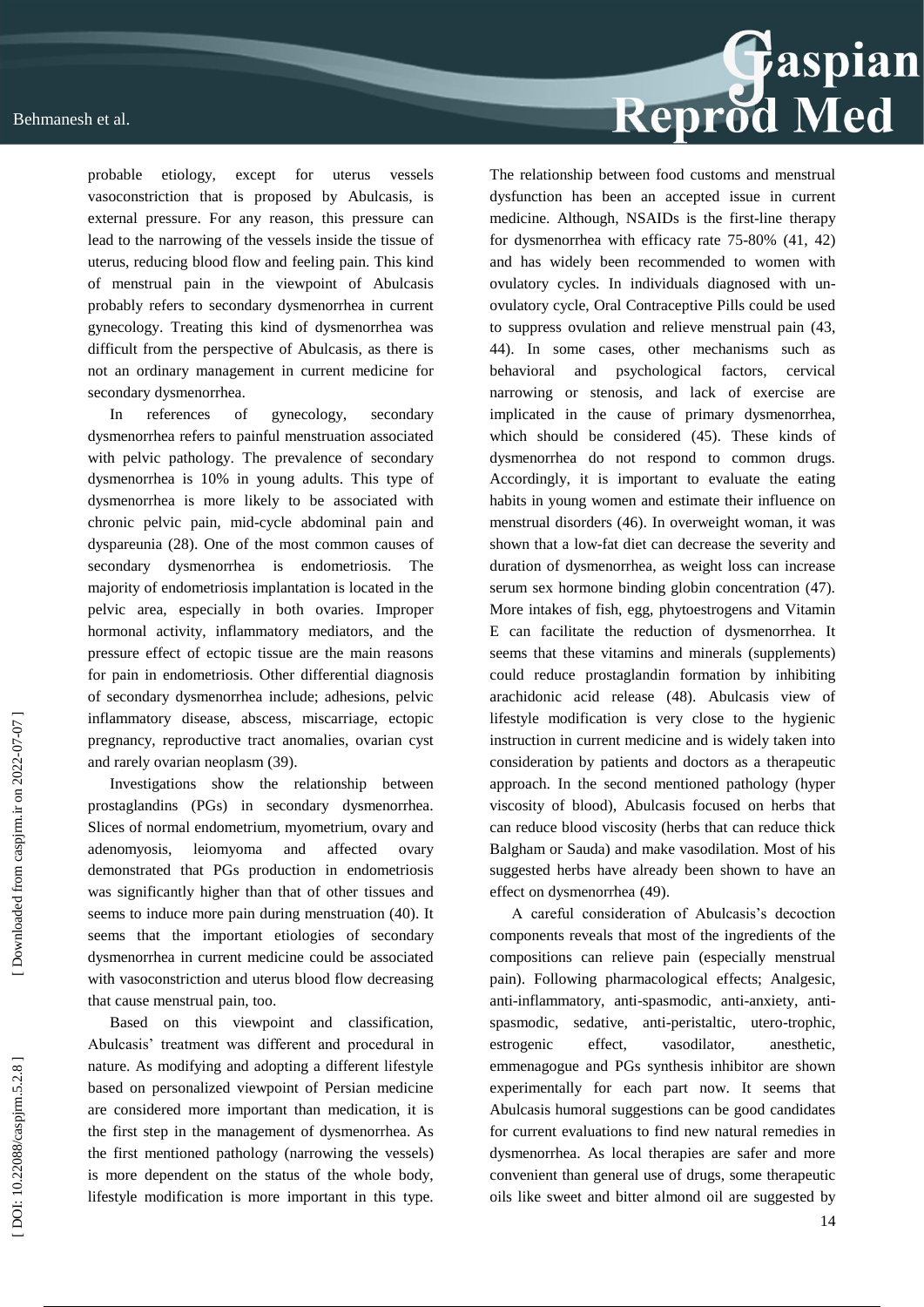

Treatment in current medicine is based on reduction of prostaglandins such as NSAIDs or contraceptives in case of married woman. Although these chemical treatments are the best choices, a lot of side effects have been reported for them. Researchers are doing many clinical trials on dysmenorrhea to achieve the best drugs and recommendations with the minimum side effects. So they are doing experiments on novel medicinal plants for reducing menstrual pain without considering the exact pathology of this pain. In the view point of Abulcasis, the potential effect of herbal medicine, as Emmenagogue, can be considered as a hypothesis for future studies.

As Abulcasis was one of the most prominent scientists of his era and the Al -Tasrif was one of the best comprehensive encyclopedias in traditional medicine; many of his proposed etiologies and interventions can be potentially considered as suggestions for further investigations and clinical research. Furthermore, this paper shed light on a part of the history of menstrual pain and dysmenorrhea dating back to 1000 years ago.

His three different probabilities are presented wisely. In modern medicine, we just focus on narrowing the vessels as the result of prostaglandins effect that can decrease blood flow and cause dysmenorrhea. But in Abulcasis point of view, even paying attention to the content of the vessels (changing the viscosity of blood) and external pressure on uterus tissue and consequently vessels, can affect blood flow.

### **Conclusion**

This study shows Abulcasis's knowledge about dysmenorrhea. He was one of the most outstanding physicians and surgeons in his era. There were no detailed explanations about dysmenorrhea in the early medieval period before his time. Also, his approaches are mostly close to the current concepts of prostaglandins. Not only is it important to review



Abulcasis's viewpoints about decreasing the blood flow as the cause of dysmenorrhea, but also it is vital to consider potential suggestions to find new natural remedies for its management.

### **Acknowledgements**

Authors acknowledge Dr. Moloud Agajani Delavar, Dr. Mohaddeseh Mirzapour and Dr. Hoda Shirafkan for their comments on the draft.

### **Conflicts of Interest**

The authors have no conflicts of interest to declare.

### **References**

- 1. Iacovides S, Avidon I, Baker FC. What we know about primary dysmenorrhea today: a critical review. Human reproduction update. 2015;21(6):762 -78.
- 2. Gerzson LR, Padilha JF, Braz MM, Gasparetto A. Physiotherapy in primary dysmenorrhea: literature review. Revista Dor. 2014;15(4):290 -5.
- 3. Dawood MY. Primary dysmenorrhea: advances in pathogenesis and management. Obstetrics and gynecology. 2006;108(2):428 -41.
- 4. Mohagheghzadeh A, Zargaran A, Daneshamuz S. Cosmetic sciences from ancient Persia. Pharmaceutical historian. 2011;41(2):18-23.
- 5. Zargaran A, Borhani -Haghighi A, Faridi P, Daneshamouz S, Mohagheghzadeh A. A review on the management of migraine in the Avicenna's Canon of Medicine. Neurological sciences : official journal of the Italian Neurological Society and of the Italian Society of Clinical Neurophysiology. 2016;37(3):471 -8.
- 6. Zargaran A. Ancient Persian medical views on the heart and blood in the Sassanid era (224-637 AD). International journal of cardiology. 2014;172(2):307 -12.
- 7. Yarmohammadi H, Vatanpour A, Hosseinialhashemi M, Zargaran A. Monthly menstrual cycle in Bun -Dahisn, an ancient Persian Manuscript. Journal of Research on History of Medicine. 2013;2(3): 79 -86.
- 8. Hosseini SF, Alakbarli F, Ghabili K, Shoja MM. Hakim Esmail Jorjani (1042 -1137 AD: ): Persian physician and jurist. Archives of gynecology and obstetrics. 2011;284(3):647 -50.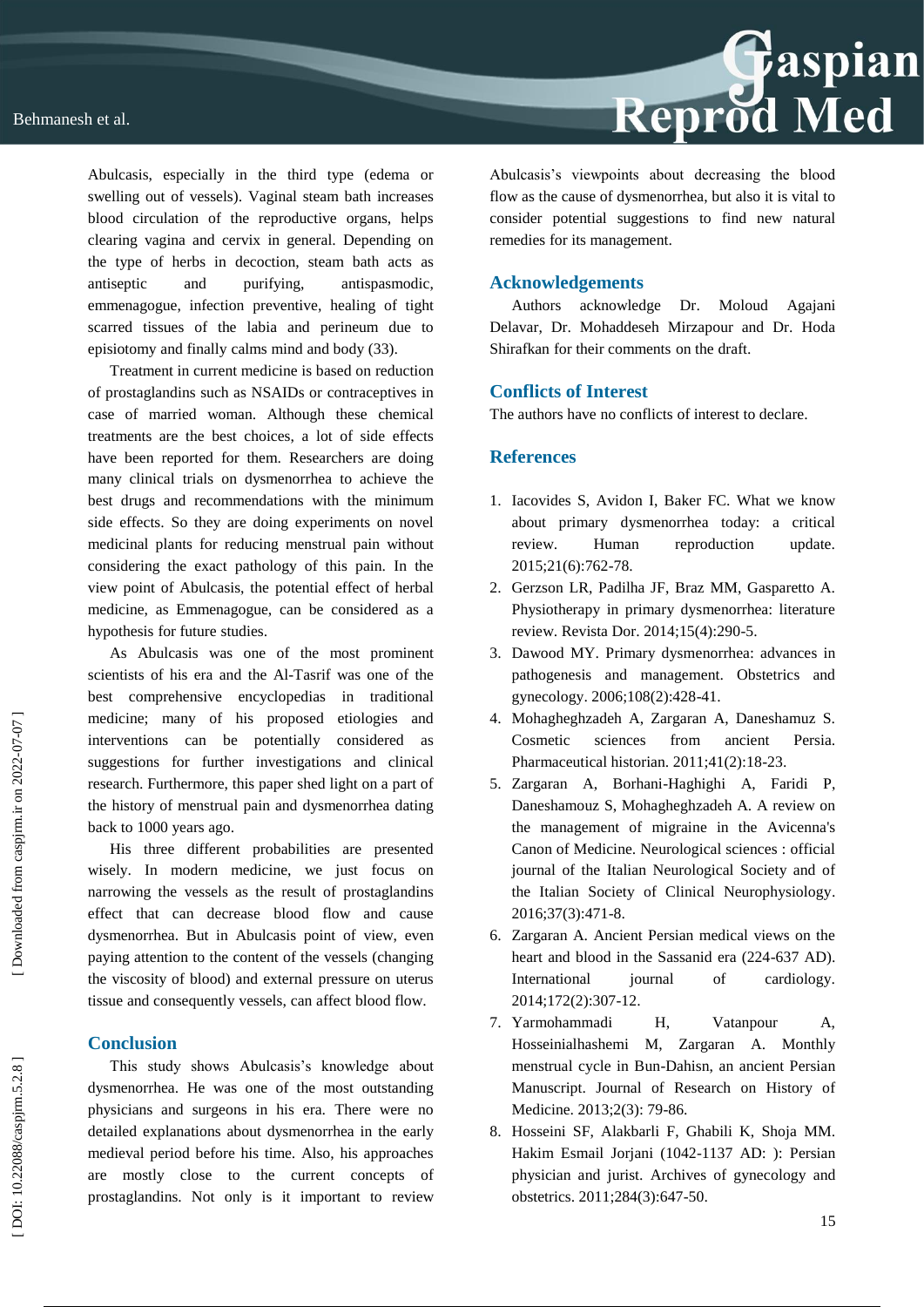- 9. Moore TR. Gynecology & obstetrics: a longitudinal approach: Churchill Livingstone; 1993.
- 10. Nezhat C, Nezhat F, Nezhat C. Endometriosis: ancient disease, ancient treatments. Fertility and sterility. 2012;98(6 Suppl):S1-62.
- 11. Zargaran A, Mehdizadeh A, Zarshenas MM, Mohagheghzadeh A. Avicenna (980 -1037 AD). Journal of neurology. 2012;259(2):389 -90.
- 12.Behmanesh E, Nabi Meybodi R, Mokaberinejad R, Tansaz M, Mozaffarpour SA, Shirooye P. Menstrual pain explanation from Iranian traditional medicine point of view compared to contemporary medicine: a review article. ran J Obstet Gynecol Infertil. 2016;19(35):22 -31.
- 13.Behmanesh E, Mozaffarpur SA. Al -Zahrawi, The First Physician who Described Dysmenorrhea. Journal of Research on History of Medicine. 2017;6(3):19 -128.
- 14. Kirkup JR. The history and evolution of surgical instruments. I. Introduction. Annals of the Royal College of Surgeons of England. 1981;63(4):279 - 85.
- 15.Cumston CG. An Introduction to the History of Medicine: From the Time of the Pharaohs to the End of the XVIIIth Century: Routledge; 2018.
- 16. Elgohary MA. Al Zahrawi: The father of modern surgery. Ann Ped Surg. 2006;2(2):82 -7.
- 17. Fariña -Pérez L, Pérez -Albacete M, Otero -Tejero I. 325 Abulcasis (936 -1013), the great surgeon of Cordova (Al -Andalus), one thousand years after. European Urology Open Science. 2014;13(1):e325.
- 18. Al -Benna S. Albucasis, a tenth -century scholar, physician and surgeon: His role in the history of plastic and reconstructive surgery. Eur J Plast Surg. 2012;35(5):379 -87.
- 19. Amr SS, Tbakhi A. Abu Al Qasim Al Zahrawi (Albucasis): pioneer of modern surgery. Annals of Saudi medicine. 2007;27(3):220 -1.
- 20. Donaldson IM. The Cyrurgia of Albucasis and other works, 1500. The journal of the Royal College of Physicians of Edinburgh. 2011;41(1):85 - 8.
- 21.Cosman MP, Jones LG. Handbook to Life in the Medieval World, -Volume Set: Infobase Publishing; 2009.
- 22. Mahfouz NP. Ectopic pregnancy. BJOG: An International Journal of Obstetrics & Gynaecology. 1938;45(2):209 -30.

23. Macht DI, Lubin DS. A phyto -pharmacological study of menstrual toxin. J Pharmacol Exp Ther. 1923;22(5):413 -66.

Reprod Med

- 24. Pickles V, editor Some evidence that the human endometrium produces a hormone that stimulates plain muscle. Journal of Endocrinology; 1959: Soc Endocrinology 17/18 The Courtyard, Woodlands, Bradley Stoke, Bristol.
- 25. Pickles VR. A plain -muscle stimulant in the menstruum. Nature. 1957;180(4596):1198 -9.
- 26. Euler Uv. Über die spezifische blutdrucksenkende Substanz des menschlichen Prostata-und Samenblasensekretes. Klinische wochenschrift. 1935;14(33):1182 -3.
- 27. Wright J, Wyatt S. The Washington manual obstetrics and gynecology survival guide: Lippincott Williams & Wilkins; 2003.
- 28. Harel Z. Dysmenorrhea in adolescents and young adults: etiology and management. Adolesc Pediatr Gynecol. 2006;19(6):363 -71.
- 29. Ziaei S, Zakeri M, Kazemnejad A. A randomised controlled trial of vitamin E in the treatment of primary dysmenorrhoea. BJOG : an international journal of obstetrics and gynaecology. 2005;112(4):466 -9.
- 30. Hosono T, Takashima Y, Morita Y, Nishimura Y, Sugita Y, Isami C, et al. Effects of a heat- and steam -generating sheet on relieving symptoms of primary dysmenorrhea in young women. The journal of obstetrics and gynaecology research. 2010;36(4):818 -24.
- 31. Heidarifar R, Mehran N, Heidari A, Tehran HA, Koohbor M, Mansourabad MK. Effect of Dill (Anethum graveolens) on the severity of primary dysmenorrhea in compared with mefenamic acid: A randomized, double -blind trial. Journal of research in medical sciences : the official journal of Isfahan University of Medical Sciences. 2014;19(4):326- $30<sup>2</sup>$
- 32.Jenabi E, Ebrahimzadeh S. Chamomile tea for relief of primary dysmenorrhea. Iran J Obstet Gynecol Infertil. 2010;13(1):39 -42.
- 33. Zumsteg IS, Weckerle CS. Bakera, a herbal steam bath for postnatal care in Minahasa (Indonesia): documentation of the plants used and assessment of the method. Journal of ethnopharmacology. 2007;111(3):641 -50.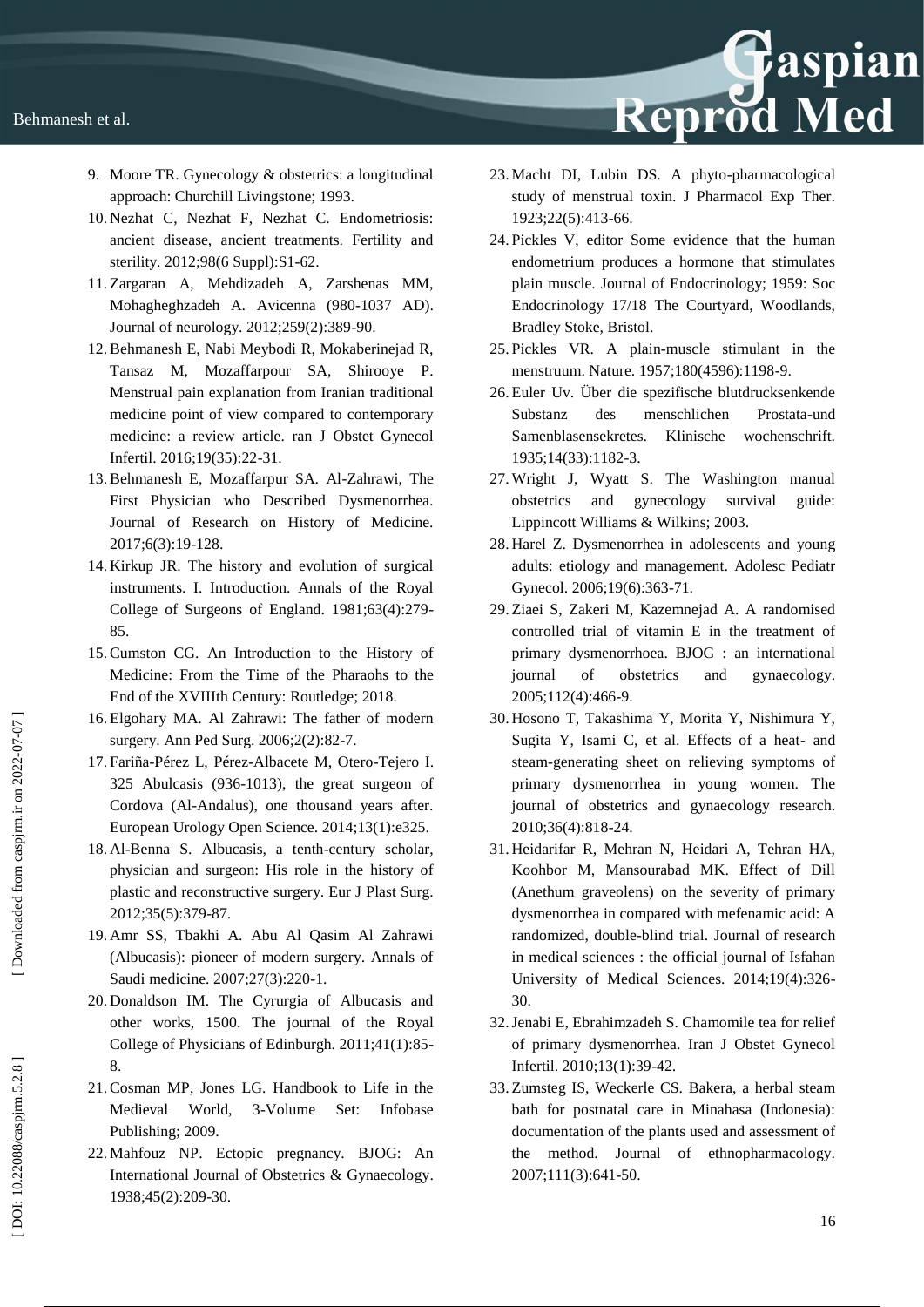

- 34. Vandenburg T, Braun V. 'Basically, it's sorcery for your vagina': unpacking Western representations of vaginal steaming. Culture, health & sexuality. 2017;19(4):470 -85.
- 35. Gaiyun D, Jianguang G. Influence on Dysmenorrhea of Bushen Tiaojing Huoxue Decoction Combined with Enema in Treatment of Dysmenorrhea of Endometriosis. Chin J Pharm Eco 2014;32(1):220 ‐1.
- 36. Han SH, Hur MH, Buckle J, Choi J, Lee MS. Effect of aromatherapy on symptoms of dysmenorrhea in college students: A randomized placebo -controlled clinical trial. Journal of alternative and complementary medicine (New York, NY). 2006;12(6):535 -41.
- 37. French L. Dysmenorrhea. American family physician. 2005;71(2):285 -91.
- 38. Oladosu FA, Tu FF, Hellman KM. Nonsteroidal antiinflammatory drug resistance in dysmenorrhea: epidemiology, causes, and treatment. American journal of obstetrics and gynecology. 2018;218(4):390-400.
- 39. French L. Dysmenorrhea in adolescents: diagnosis and treatment. Paediatric drugs. 2008;10(1):1 -7.
- 40. Koike H, Ikenoue T, Mori N. [Studies on prostaglandin production relating to the mechanism of dysmenorrhea in endometriosis]. Nihon Naibunpi Gakkai zasshi. 1994;70(1):43 -56.
- 41. Davis AR, Westhoff C, O'Connell K, Gallagher N. Oral contraceptives for dysmenorrhea in adolescent girls: a randomized trial. Obstetrics and gynecology. 2005;106(1):97 -104.
- 42. Dawood MY. Nonsteroidal anti -inflammatory drugs and changing attitudes toward dysmenorrhea. The American journal of medicine. 1988;84(5a):23 - 9.
- 43. The practical application of sa -am acupuncture for dysmenorrhea [Internet]. 2009. Available from: www.aaaomonline.info/ameracu/.
- 44.Bjarnason I, Hayllar J, MacPherson AJ, Russell AS. Side effects of nonsteroidal anti -inflammatory drugs on the small and large intestine in humans. Gastroenterology. 1993;104(6):1832 -47.
- 45.Robinson BH. Biomedicine: A textbook for practitioners of acupuncture & oriental medicine: Blue Poppy Enterprises, Inc.; 2007.
- 46. Fujiwara T, Sato N, Awaji H, Nakata R. Adverse effects of dietary habits on menstrual disorders in

young women. The Open Food Science Journal. 2007;1(1):24 -30.

- 47.Barnard ND, Scialli AR, Hurlock D, Bertron P. Diet and sex-hormone binding globulin, dysmenorrhea, and premenstrual symptoms. Obstetrics and gynecology. 2000;95(2):245 -50.
- 48. Nagata C, Oba S, Shimizu H. Associations of menstrual cycle length with intake of soy, fat, and dietary fiber in Japanese women. Nutrition and cancer. 2006;54(2):166 -70.
- 49. Mirabi P, Alamolhoda SH, Esmaeilzadeh S, Mojab F. Effect of medicinal herbs on primary dysmenorrhoea - a systematic review. Iranian journal of pharmaceutical research : IJPR. 2014;13(3):757 -67.
- 50. Yazdani M, Shahrani M, Hamedi B. Comparison of fennel and chamomile extract and placebo in treatment of premenstrual syndrome and dysmenorrheal. Hormozgan Medical Journal (HMJ). 2004;8(1):57 -61.
- 51. Shah G, Shri R, Panchal V, Sharma N, Singh B, Mann AS. Scientific basis for the therapeutic use of Cymbopogon citratus, stapf (Lemon grass). Journal of advanced pharmaceutical technology & research. 2011;2(1):3 -8.
- 52. Vasudeva N. Origanum majorana L. -Phyto pharmacological review. Indian J Nat Prod Resour 2015;6(4):261 -7.
- 53. Mirabi P, Alamolhoda SH, Esmaeilzadeh S, Mojab F. Effect of medicinal herbs on primary dysmenorrhoea -a systematic review. Iranian journal of pharmaceutical research: IJPR. 2014;13(3):757.
- 54. de Souza ADZ, da Costa Mendieta M, Hohenberger GF, Silva MM, Ceolin T, Heck RM. Menstrual cramps: A new therapeutic alternative care through medicinal plants. Scientific Research. 2013;5(7):1106 -9.
- 55. Srividya AR, Dhanabal SP, Misra VK, Suja G. Antioxidant and Antimicrobial Activity of Alpinia officinarum. Indian journal of pharmaceutical sciences. 2010;72(1):145 -8.
- 56. Kazemian A, Parvin N, Delaram M, Deris F. Comparison of analgesic effect of Valeriana officinalis and Mefenamic acid on primary dysmenorrhea. Journal of Medicinal Plants. 2017;4(64):153 -9.
- 57. Al AE. Chemical constituents and pharmacological effects of Astragalus hamosus and